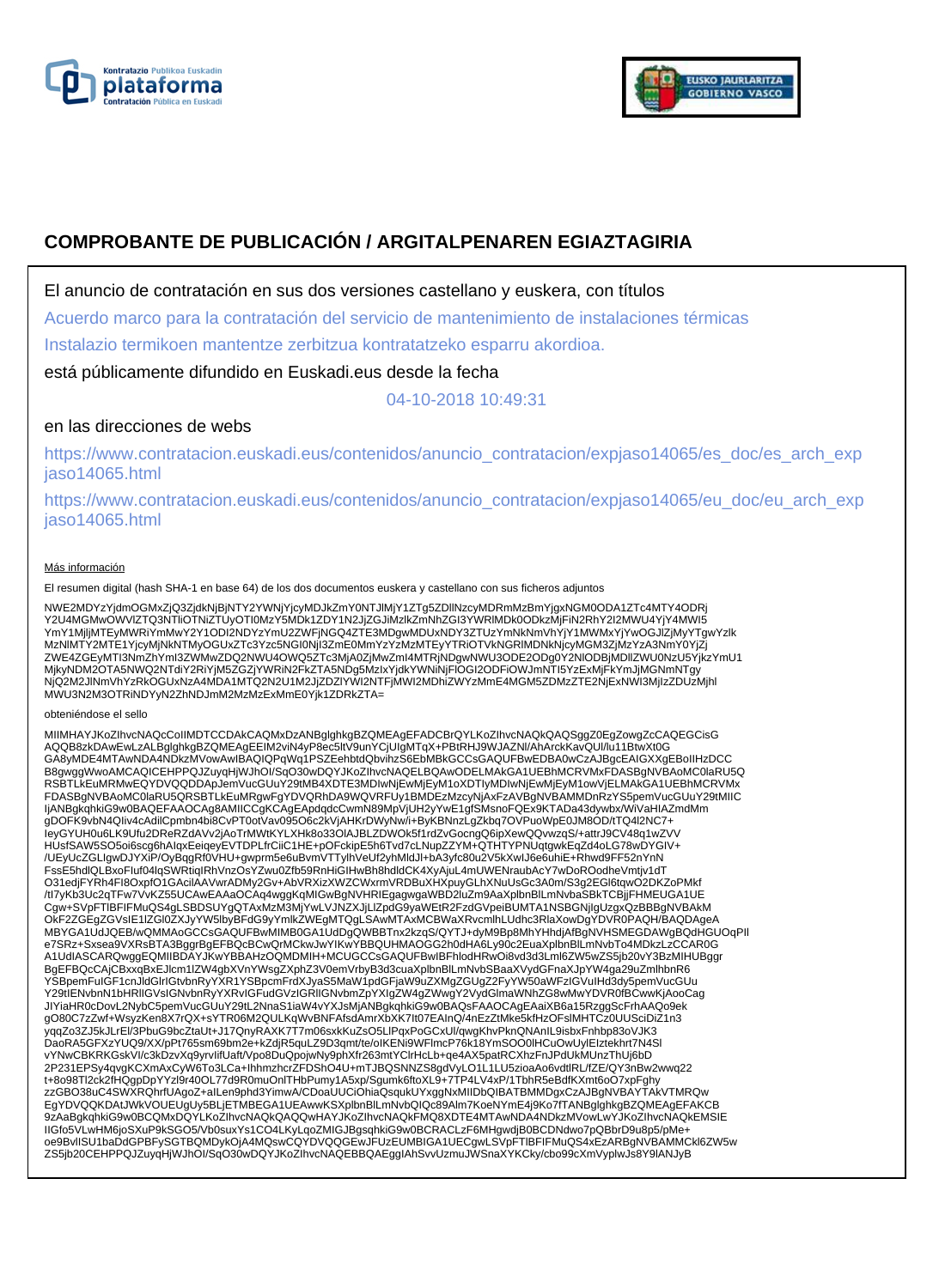



BacMykl6W2v0+9sglO1D7RwmHSrlOTwDoMNc7XT6EHbmoRyBUopJ/Yz6Bh7xr8RoDs8map2P5+gow6aUkr87tbl+n7zFnvYUtXZ8 gJp1FdapRLtyDEEUPVGu7XxzB6bAooAqG+pjA5xDWJe/dt7A30aBzjGzUTKNie9vZHldN7W4KsUve5EmJY+2DRPV4AN9ebazm3Zo G2nyP4CSQJjjwzP21qKEDTijrvN50SmjG9pT4Wrg08g3WpPVseNnbCIAD7qqRzgKwHs+ZBwvctBhMLK2mL2kqbB87i6fN9rsx40k fXrHHYhergjW64XC3lf9gmQ47nVpMqblQYit1qgljGq1t9xj+OmKou6S3MH9Lfa2aQtsEi+J2MEthL9RNpl3147EhTs2t9t9BjRa DeobV61U7g9xplzVkSx3nkto9978HUk/IUR3ibgEC152XOh3bp2zW2SwgBCYjkYQSrF6CX8V2/+B69sOVXZkiVBrNfD7cmVpp/WH ic1mPdlTa9g7fPq35oCsGml6BwELDawk6hNSYRBY10HpZeHP5j6eF/OzurnipyTVNvQ3szDJF5dqqv9e6aWyBov1rQUGmYSb1sAK BLr3fzimzaG5AEw9cxCxRoq/7aALzXO3CqeLy7c=

Kontratuaren iragarkia, gaztelaniaz eta eskaraz, izenburuekin

Acuerdo marco para la contratación del servicio de mantenimiento de instalaciones térmicas

Instalazio termikoen mantentze zerbitzua kontratatzeko esparru akordioa.

Euskadi.eus webgunean argitaratzen da data honetatik

2018-10-04 10:49:31

## web hauen helbideetan

https://www.contratacion.euskadi.eus/contenidos/anuncio\_contratacion/expjaso14065/es\_doc/es\_arch\_exp jaso14065.html

https://www.contratacion.euskadi.eus/contenidos/anuncio contratacion/expjaso14065/eu doc/eu arch exp jaso14065.html

#### Informazio gehiago

Bi dokumentuen (euskara eta gaztelania) laburpen digitala (hash SHA-1, 64 oinarriarekin), erantsitako fitxategiekin

NWE2MDYzYjdmOGMxZjQ3ZjdkNjBjNTY2YWNjYjcyMDJkZmY0NTJlMjY1ZTg5ZDllNzcyMDRmMzBmYjgxNGM0ODA1ZTc4MTY4ODRj Y2U4MGMwOWVIZTQ3NTIiOTNiZTUyOTI0MzY5MDk1ZDY1N2JjZGJiMzlkZmNhZGI3YWRIMDk0ODkzMjFiN2RhY2I2MWU4YjY4MWI5 YmY1MjijMTEyMWRiYmMwY2Y1ODI2NDY2YmU2ZWFjNGQ4ZTE3MDgwMDUxNDY3ZTUzYmNkNmVhYjY1MWMxYjYwOGJIZjMyYTgwYzlk<br>MzNlMTY2MTE1YjcyMjNkNTMyOGUxZTc3Yzc5NGI0NjI3ZmE0MmYzYzMzMTEyYTRiOTVkNGRlMDNkNjcyMGM3ZjMzYzA3NmY0YjZj wiziwin' 12000 kultural magnetic Data Magnetic Data Magnetic Magnetic Press, 2006 2009 (WEATGEWIND MAGNETIC MA<br>ZWEAZGEyMTI3NmZhYmI3ZWMwZDQ2NWU4OWQ5ZTc3MjA0ZjMwZml4MTRjNDgwNWU3ODE2ODg0Y2NIODBjMDlIZWU0NzU5YjkzYmU1<br>MjkyNDM2OT NjQ2M2JINmVhYzRkOGUxNzA4MDA1MTQ2N2U1M2JjZDZIYWI2NTFjMWI2MDhiZWYzMmE4MGM5ZDMzZTE2NjExNWI3MjIzZDUzMjhl MWU3N2M3OTRiNDYyN2ZhNDJmM2MzMzExMmE0Yjk1ZDRkZTA=

denboran digitalki zigilatu zuena

#### zigilua lortzen

MIIMHAYJKoZIhvcNAQcCoIIMDTCCDAkCAQMxDzANBglghkgBZQMEAgEFADCBrQYLKoZIhvcNAQkQAQSggZ0EgZowgZcCAQEGCisG AQQB8zkDAwEwLzALBglghkgBZQMEAgEEIM2viN4yP8ec5ltV9unYCjUlgMTqX+PBtRHJ9WJAZNl/AhArckKavQUl/lu11BtwXt0G GA8yMDE4MTAwNDA4NDKzMVowAwIBAQIQPqWq1PSZEehbtdQbvihzS6EbMBkGCCsGAQUFBwEDBA0wCzAJBgcEAIGXXqEBoIIHzDCC B8gwggWwoAMCAQICEHPPQJZuyqHjWJhOI/SqO30wDQYJKoZIhvcNAQELBQAwODELMAkGA1UEBhMCRVMxFDASBgNVBAoMC0laRU5Q<br>RSBTLkEuMRMwEQYDVQQDDApJemVucGUuY29tMB4XDTE3MDIwNjEwMjEyM1oXDTIyMDIwNjEwMjEyM1owVjELMAkGA1UEBhMCRVMx FDASBgNVBAoMC0laRU5QRSBTLkEuMRgwFgYDVQRhDA9WQVRFUy1BMDEzMzcyNjAxFzAVBgNVBAMMDnRzYS5pemVucGUuY29tMIIC ljANBgkqhkiG9w0BAQEFAAOCAg8AMIICCgKCAgEApdqdcCwmN89MpVjUH2yYwE1gfSMsnoFQEx9KTADa43dywbx/WiVaHIAZmdMm gDOFK9vbN4Qliv4cAdilCpmbn4bi8CvPT0otVav095O6c2kVjAHKrDWyNw/i+ByKBNnzLgZkbq7OVPuoWpE0JM8OD/tTQ4l2NC7+ IeyGYUH0u6LK9Ufu2DReRZdAVv2jAoTrMWtKYLXHk8o33OIAJBLZDWOk5f1rdZvGocngQ6ipXewQQvwzqS/+attrJ9CV48q1wZVV HUsfSAW5SO5oi6scg6hAlqxEeiqeyEVTDPLfrCiiC1HE+pOFckipE5h6Tvd7cLNupZZYM+QTHTYPNUqtgwkEqZd4oLG78wDYGIV+ /UEyUcZGLIgwDJYXIP/OyBqgRf0VHU+gwprm5e6uBvmVTTylhVeUf2yhMldJl+bA3yfc80u2V5kXwlJ6e6uhiE+Rhwd9FF52nYnN<br>FssE5hdlQLBxoFluf04lqSWRtiqIRhVnzOsYZwu0Zfb59RnHiGIHwBh8hdldCK4XyAjuL4mUWENraubAcY7wDoROodheVmtjv1dT<br>O31edjFYRh4Fl8OxpfO1 OKF2ZGEgZGVsIE1IZGI0ZXJyYW5lbyBFdG9yYmlkZWEgMTQgLSAwMTAxMCBWaXRvcmlhLUdhc3RlaXowDgYDVR0PAQH/BAQDAgeA MBYGA1UdJQEB/wQMMAoGCCsGAQUFBwMIMB0GA1UdDgQWBBTnx2kzqS/QYTJ+dyM9Bp8MhYHhdjAfBgNVHSMEGDAWgBQdHGUOqPII e7SRz+Sxsea9VXRsBTA3BggrBgEFBQcBCwQrMCkwJwYIKwYBBQUHMAOGG2h0dHA6Ly90c2EuaXplbnBlLmNvbTo4MDkzLzCCAR0G A1UdIASCARQwggEQMIIBDAYJKwYBBAHzOQMDMIH+MCUGCCsGAQUFBwIBFhlodHRwOi8vd3d3Lml6ZW5wZS5jb20vY3BzMIHUBggr BgEFBQcCAjCBxxqBxEJlcm1lZW4gbXVnYWsgZXphZ3V0emVrbyB3d3cuaXplbnBlLmNvbSBaaXVydGFnaXJpYW4ga29uZmlhbnR6<br>YSBpemFulGF1cnJldGlrlGtvbnRyYXR1YSBpcmFrdXJyaS5MaW1pdGFjaW9uZXMgZGUgZ2FyYW50aWFzIGVulHd3dy5pemVucGUu Y29tlENvbnN1bHRIIGVsIGNvbnRyYXRvIGFudGVzIGRIIGNvbmZpYXIgZW4gZWwgY2VydGlmaWNhZG8wMwYDVR0fBCwwKjAooCag